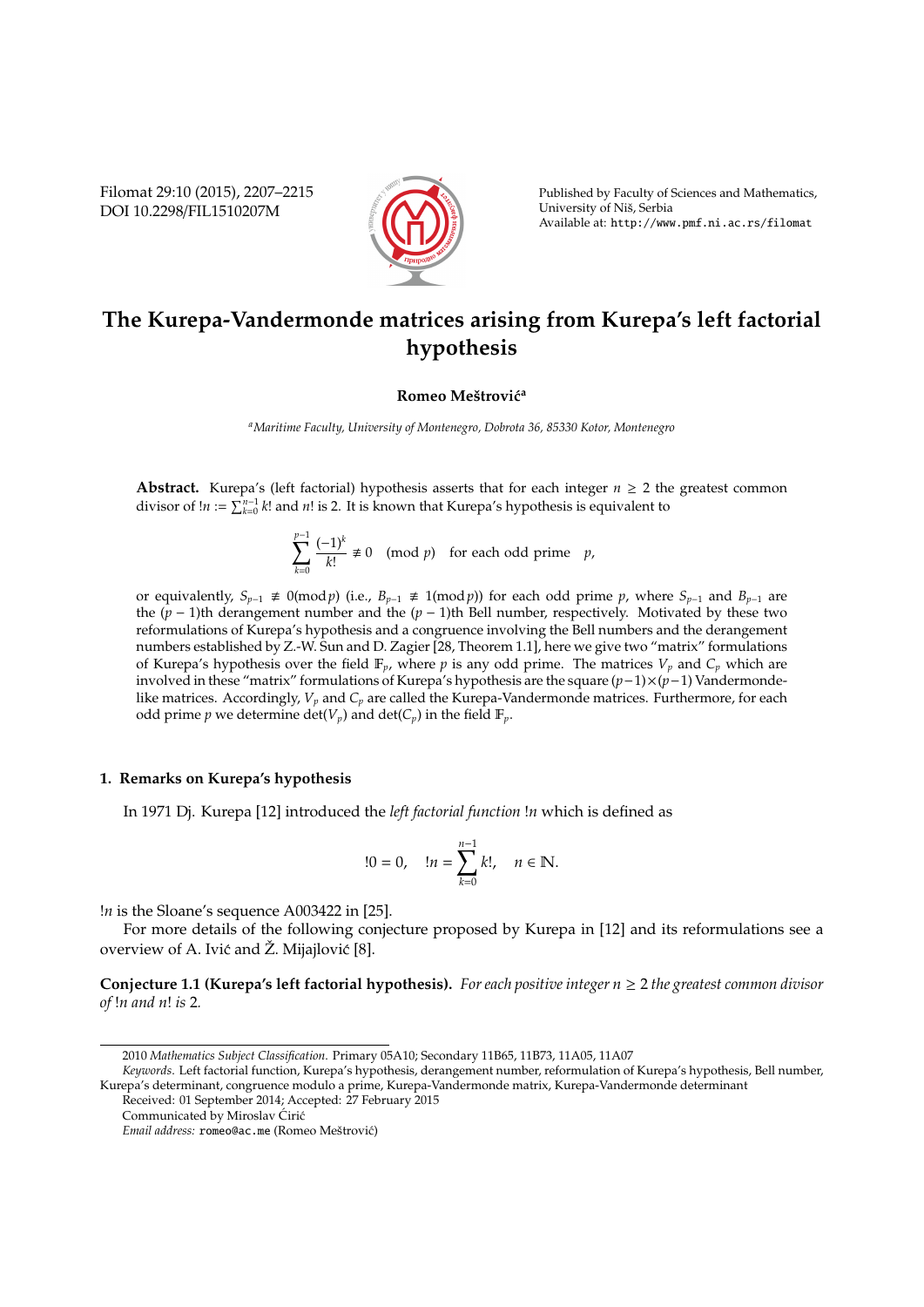Kurepa's hypothesis and its equivalent formulation appear in R. Guy's classic book [7] as problem B44 which asserts that

$$
\ln \neq 0 \pmod{n} \quad \text{for all } n > 2.
$$

Alternating sums of factorials  $\sum_{k=1}^{n-1}(-1)^{k-1}k!$  are involved in Problem B43 in [7] which was solved by M. Živković [32].

Further, Kurepa's hypothesis was tested by computers for  $n < 1000000$  by Mijajlović and Gogić in 1991 (see, e.g., [17] and [11]).

Kurepa's left factorial hypothesis (or in the sequel, written briefly *Kurepa's hypothesis*) is an unsolved problem since 1971 and there seems to be no significant progress in solving it. Notice that a published proof of Kurepa's hypothesis in 2004 by D. Barsky and B. Benzaghou [1, Théorème 3, p. 13] contains some irreparable calculation errors in the proof of Theorem 3 of this article, and this proof is therefore withdrawn [2].

However, there are several statements equivalent to Kurepa's hypothesis (see, e.g., Kellner [10, Conjecture 1.1 and Corollary 2.3], Ivić and Mijajlović [8], Mijajlović [16, Theorem 2.1], Petojević [21] and [22, Subsection 3.3], Petojević, Žižović and Cvejić [23, Theorems 1 and 2], Šami [30], Stanković [26] and Živković [32]). Moreover, there are numerous identities involving the left factorial function !*n* and related generalizations (see Carlitz [3], Milovanović [18], Petojević and Milovanović [19], Slavić [24], Stanković [26], Stanković and  $\tilde{Z}$ ižović [27]). Kurepa's hypothesis is closely related to the Sloane's sequences A049782, A051396, A051397, A052169, A052201, A054516 and A056158 [25].

It was proved by Dj. Kurepa [12, p. 149, Theorem 2.4] that Kurepa's hypothesis is equivalent to the assertion that  $\chi p \neq 0 \pmod{p}$  for all odd primes *p*. This reformulation was modified by  $\check{Z}$ . Mijajlović [12, p. 149, Theorem 2.4] who proved that Kurepa's hypothesis is equivalent to the assertion that

$$
\sum_{k=0}^{p-1} \frac{(-1)^k}{k!} \not\equiv 0 \pmod{p} \quad \text{for each prime} \quad p \ge 3. \tag{1}
$$

Usually, here as always in the sequel, for rational numbers *a*/*b* and *c*/*d* such that the integers *b* and *d* are not divisible by a prime *p*, the congruence  $a/b \equiv c/d \pmod{p}$  means that  $ad - bc \equiv 0 \pmod{p}$ .

Notice that

$$
S_n = n! \sum_{k=0}^{n} \frac{(-1)^k}{k!}, \quad n = 0, 1, 2, \dots
$$
 (3)

is the *subfactorial function* whose values are the well known *derangement numbers* which give the number of permutations of *n* elements without any fixpoints (Sloane's sequence A000166 in [25] whose terms *S*0, *S*1, . . . , *S*<sup>8</sup> are as follows: 1, 0, 1, 2, 9, 44, 265, 1854, 14833). In Mathematica 8 the code Subfactorial[n] gives the derangement number *Sn*.

Furthermore, by Wilson theorem, for any prime *p* we have,

$$
S_{p-1} \equiv -\sum_{k=0}^{p-1} \frac{(-1)^k}{k!} \pmod{p}.
$$
 (4)

**Remark 1.2.** *In* 1999 *M.* Živković [32, Table 1] verified that  $S_{p-1} := \sum_{k=0}^{p-1} (-1)^k / k! \neq 0 \pmod{p}$  for all odd primes p *less than* 2 <sup>23</sup> = 8388608*. Searching for the r<sup>p</sup>* := *Sp*−1( mod *p*) *for all primes p less than* 2 <sup>26</sup> = 67108864 *and less than* 2<sup>27</sup> = 134217728, was continued in 2000 by Y. Gallot [5], and in 2004 by P. Jobling [9], respectively. M. Tatarević *[31] continued the search of the r<sub>p</sub> up to p <*  $10^9$ *. By all these computational searches, no solution to S<sub>p−1</sub> ≡ 0( mod p) was discovered.*

*Notice also that under the validity of heuristic arguments presented in [14, Remarks* 1*], based on a classical asymptotic formula of Mertens* (*see, e.g., [4, p. 94]*) *and "log log philosophy"* (*see, e.g., [13]*)*, it can be expected one prime less than* 10<sup>19</sup> *which is "a counterexample" to Kurepa's hypothesis* (*i.e., one prime p* < 10<sup>19</sup> *for which*  $S_{p-1}$  ≡ 0(mod *p*)).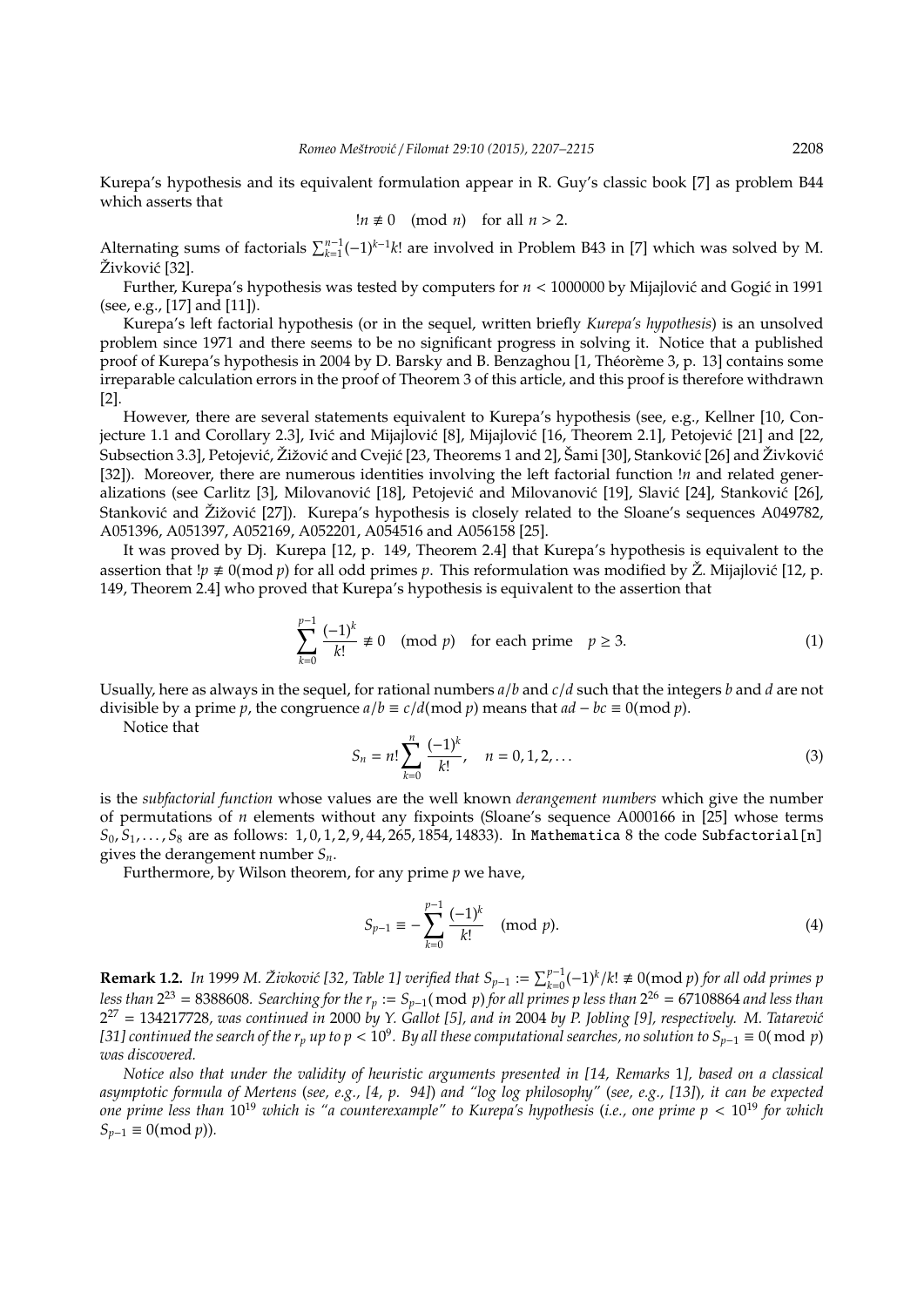A motivation for the notion of Kurepa's determinant (see [14]) comes from the above equivalent form of Kurepa's hypothesis due to Mijajlović [16]. Using a Linear Algebra approach to the system of  $p - 2$ homogeneous linear congruences modulo a prime  $p \ge 5$  involving the derangement numbers  $S_1, S_2, \ldots, S_{p-2}$ , in [14] and [15] the author of this article defined the so-called Kurepa's determinant  $K_n$  for every integer *n* ≥ 7. Namely, by [14, Section 2, Definition 1] for any integer *n* ≥ 7 the *Kurepa's determinant K<sup>n</sup>* of order *n*−4 is defined as

|          |                |                |                |          |                |                |                  |  | 1 1 1 1 … 1 1 1 1    |                                   | 3    |     |
|----------|----------------|----------------|----------------|----------|----------------|----------------|------------------|--|----------------------|-----------------------------------|------|-----|
|          |                |                |                |          |                |                |                  |  | 3 1 1 1 1 1  1 1 1   | 1                                 | 2    |     |
| $K_n :=$ | 1              | 4              |                |          |                |                | 1 1 1 1  1 1     |  | $\overline{1}$       | $\overline{1}$                    | 2    |     |
|          | $\overline{0}$ |                |                |          |                |                | 1 5 1 1 1  1 1 1 |  |                      | 1                                 | 2    |     |
|          | $\Omega$       | $\overline{0}$ |                |          |                |                | 1 6 1 1  1 1 1   |  |                      | $\begin{array}{cc} 1 \end{array}$ | 2    |     |
|          | $\Omega$       | $\overline{0}$ |                |          |                |                |                  |  | $0$ 1 7 1  1 1 1 1   |                                   | 2    | (5) |
|          |                | $0\quad 0$     |                |          |                |                | 0 0 1 8  1 1 1   |  |                      | $\begin{array}{cc} 1 \end{array}$ | 2    |     |
|          |                |                |                |          |                |                |                  |  | 法法法法法法法法 医心脏         |                                   |      |     |
|          | 0              | $\theta$       | - 0            | 0        | $\overline{0}$ |                |                  |  | $0 \ldots 0 1 n-4 1$ |                                   | - 2  |     |
|          | $\Omega$       | 0              | $\overline{0}$ | $\theta$ | $\overline{0}$ | $\overline{0}$ | $\ldots$ 0 0     |  | $\overline{0}$       | 1                                 | $-4$ |     |
|          |                |                |                |          |                |                |                  |  |                      |                                   |      |     |

The Kurepa's determinant  $K_n$  with  $n \ge 7$  is given by N.J.A. Sloane as the OEIS sequence A236401 [25], where its computation is implemented in Maple. For computations of the Kurepa's determinants  $K_{2n+5}$  (of odd order  $2n + 1$ ) it is used in [14] a code in Mathematica 8.

**Remark 1.3.** *It is proved in [15]* (*also see [14, Theorem 1]*) *that Kurepa's hypothesis is equivalent with the assertion that*  $K_p \neq 0 \pmod{p}$  *for all primes*  $p \geq 7$ *.* 

In the first version of the paper [14] it is proposed the following conjecture [14, Conjecture 2] which in view of Remark 1.3 implies Kurepa's hypothesis, and thus it may be considered as the *strong Kurepa's hypothesis*.

**Conjecture 1.4 (The strong Kurepa's hypothesis).** *For each integer*  $n \geq 7$  *the Kurepa's determinant K<sub>n</sub> is not divisible by n.*

It is proved in [14, Theorem 2] that the strong Kurepa's hypothesis holds for each even integer *n* ≥ 8. On the other hand, it is showed in [14, Theorem 3] that for  $n = 11563 = 31 \times 373$  we have  $K_{11563} \equiv 0 \pmod{11563}$ , and hence, "the odd composite part" of strong Kurepa's hypothesis is not true. The "prime" part of strong Kurepa's hypothesis asserts that  $K_p \neq 0 \pmod{p}$  for each prime  $p > 5$ . This part is by [14, Proposition 1 and Theorem 1] (which is proved in [15]) equivalent to Kurepa's hypothesis.

## **2. The main results**

The derangement numbers  $S_n$  defined by (3) are closely related to the *Bell numbers*  $B_n$  given by the recurrence

$$
B_{n+1} = \sum_{k=0}^{n} {n \choose k} B_k, \quad n = 0, 1, 2, \dots,
$$

with  $B_0 = 1$  (see, e.g., [6, p. 373]).  $B_n$  gives the number of partitions of a set of cardinality *n*. This is Sloane's sequence A000110 in [25] whose terms  $B_0, B_1, \ldots, B_8$  are as follows: 1, 1, 2, 5, 15, 52, 203, 877, 4140. In Mathematica 8 the code BellB[n] gives the Bell number.

It is known (see, e.g., [28, Corollary 1.3]) that for any prime *p* we have

$$
B_{p-1} - 1 \equiv S_{p-1} \pmod{p}.
$$
 (6)

Summarizing the reformulations of Kurepa's hypothesis given in Remark 1.3 and by (1), and in in view of the congruences (4) and (6), we immediately get the following result.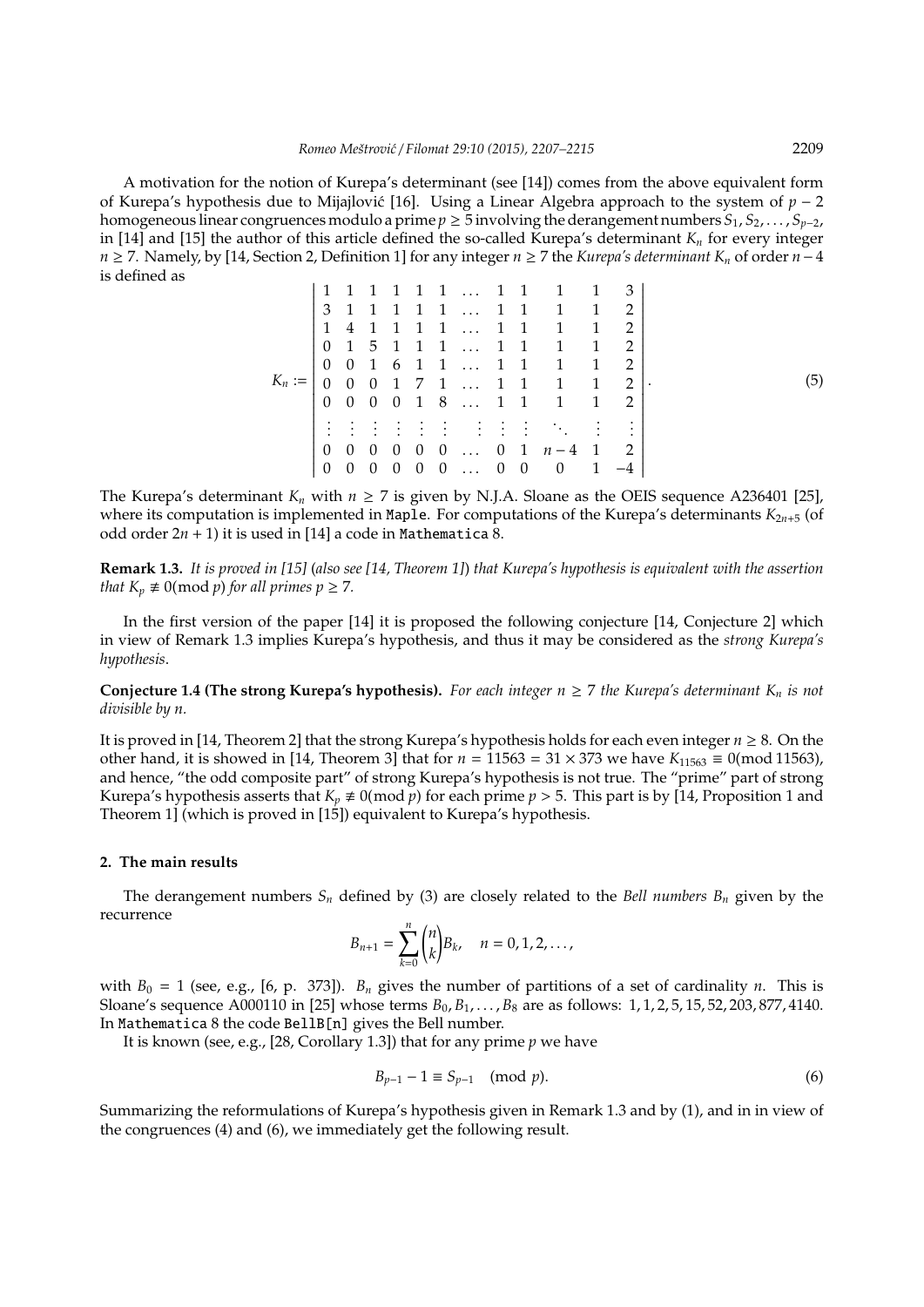**Proposition 2.1.** *The following statements are equivalent:*

- *(i) Kurepa's hypothesis holds;*
- *(ii)*  $B_{p-1}$  ≢ 1(mod *p*) *for each odd prime p*;
- *(iii)*  $S_{p-1}$  ≢ 0(mod *p*) *for each odd prime p*;
- *(iv)*  $K_p \neq 0 \pmod{p}$  *for each prime*  $p \geq 7$ *.*

The idea of the proof of Kurepa's hypothesis given by D. Barsky and B. Benzaghou in 2004 [1, Théorème 3, p. 13] (for a related discussion see [29, Section 4]) is to consider what is known as the Artin-Schreier extension  $\mathbb{F}_p[\theta]$  of the field  $\mathbb{F}_p = \{0, 1, \dots, p-1\}$  of *p* elements, where  $\theta$  is a root (in the algebraic closure of  $\mathbb{F}_p$ ) of the polynomial  $x^p - x - 1$ . This is a cyclic Galois extension of degree p over  $\mathbb{F}_p$ . Note that the other roots of  $x^p - x - 1$  are  $\theta + i$  for  $i = 1, 2, ..., p - 1$ . The reason this field extension comes up naturally as follows. The generating series  $F(x)$  of the Bell numbers can be evaluated modulo  $p$ ; this means one computes a "simpler" series  $F_p(x)$  such that  $F(x) - F_p(x)$  has all coefficients multiples of *p*, where

$$
F(x) = \sum_{n=0}^{\infty} B_n x^n = \sum_{n=0}^{\infty} \frac{x^n}{(1-x)(1-2x)\cdots(1-nx)}
$$

is the generating function for *B<sub>n</sub>*'s. Since Kurepa's hypothesis is about the Bell numbers  $B_{p-1}$  considered modulo  $p$ , it makes sense to consider  $F_p(x)$  rather than  $F(x)$ . By using this idea, D. Barsky and B. Benzaghou [1, Théorème 3, p. 13] proved that  $B_{p-1}$  ≢ 1(mod *p*) for any prime *p*. However, as noticed above, **this proof contains some irreparable calculation errors** [2].

**Definition 2.2.** Let p be a prime, and let  $A = (a_{ij})_{1 \le i \le n}^{1 \le j \le n}$ <sup>1≤*j*≤*n*</sup> and *B* =  $(b_{ij})_{1\leq i \leq n}^{1\leq j\leq n}$ 1≤*i*≤*m be the m* × *n matrices whose all entries aij and b*<sub>ij</sub> ( $i = 1, ..., m$ ;  $j = 1, ..., n$ ) are integers. As usually, we say that the matrices A and B are equal in the field  $\mathbb{F}_p^{\cdot}$ *if*  $a_{ij} \equiv b_{ij}(\text{mod } p)$  *for all i* = 1, . . . , *m*; *j* = 1, . . . , *n*, and *in this case we write*  $A =^p B$ .

Accordingly to Proposition 2.1, an odd prime *p* is said to be a counterexample to Kurepa's hypothesis if and only if  $S_{p-1} \equiv 0 \pmod{p}$  (or equivalently,  $B_{p-1} \equiv 1 \pmod{p}$ ). Motivated by the congruence involving the Bell numbers and the derangement numbers established in 2011 by Z.-W. Sun and D. Zagier [28, Theorem 1.1] (the congruence (14) of Lemma 3.1 in the next section), here we prove the following result.

**Theorem 2.3.** An odd prime p is a counterexample to Kurepa's hypothesis if and only if in the field  $\mathbb{F}_p$  there holds

$$
\begin{pmatrix}\n1 & (p-1)^{p-2} & (p-1)^{p-3} & \cdots & (p-1) \\
1 & (p-2)^{p-2} & (p-2)^{p-3} & \cdots & (p-2) \\
\vdots & \vdots & \vdots & \vdots & \vdots \\
1 & 2^{p-2} & 2^{p-3} & \cdots & 2 \\
1 & 1 & 1 & \cdots & 1\n\end{pmatrix}\n\begin{pmatrix}\nB_0 \\
B_1 \\
B_2 \\
\vdots \\
B_{p-2}\n\end{pmatrix} = p \begin{pmatrix}\nS_0 \\
-S_1 \\
S_2 \\
\vdots \\
-S_{p-2}\n\end{pmatrix},
$$
\n(7)

*or equivalently,*

$$
\begin{pmatrix}\n1 & 1 & \dots & 1 & 1 \\
(p-1) & (p-2) & \dots & 2 & 1 \\
(p-1)^2 & (p-2)^2 & \dots & 2^2 & 1 \\
\vdots & \vdots & \vdots & \ddots & \vdots \\
(p-1)^{p-2} & (p-2)^{p-2} & \dots & 2^{p-2} & 1\n\end{pmatrix}\n\begin{pmatrix}\n-S_0 \\
S_1 \\
-S_2 \\
\vdots \\
S_{p-2}\n\end{pmatrix}\n= p\n\begin{pmatrix}\nB_0 \\
B_1 \\
B_2 \\
\vdots \\
B_{p-2}\n\end{pmatrix}.
$$
\n(8)

As an immediate consequence of Theorem 2.3, we obtain the following "matrix" reformulation of Kurepa's hypothesis.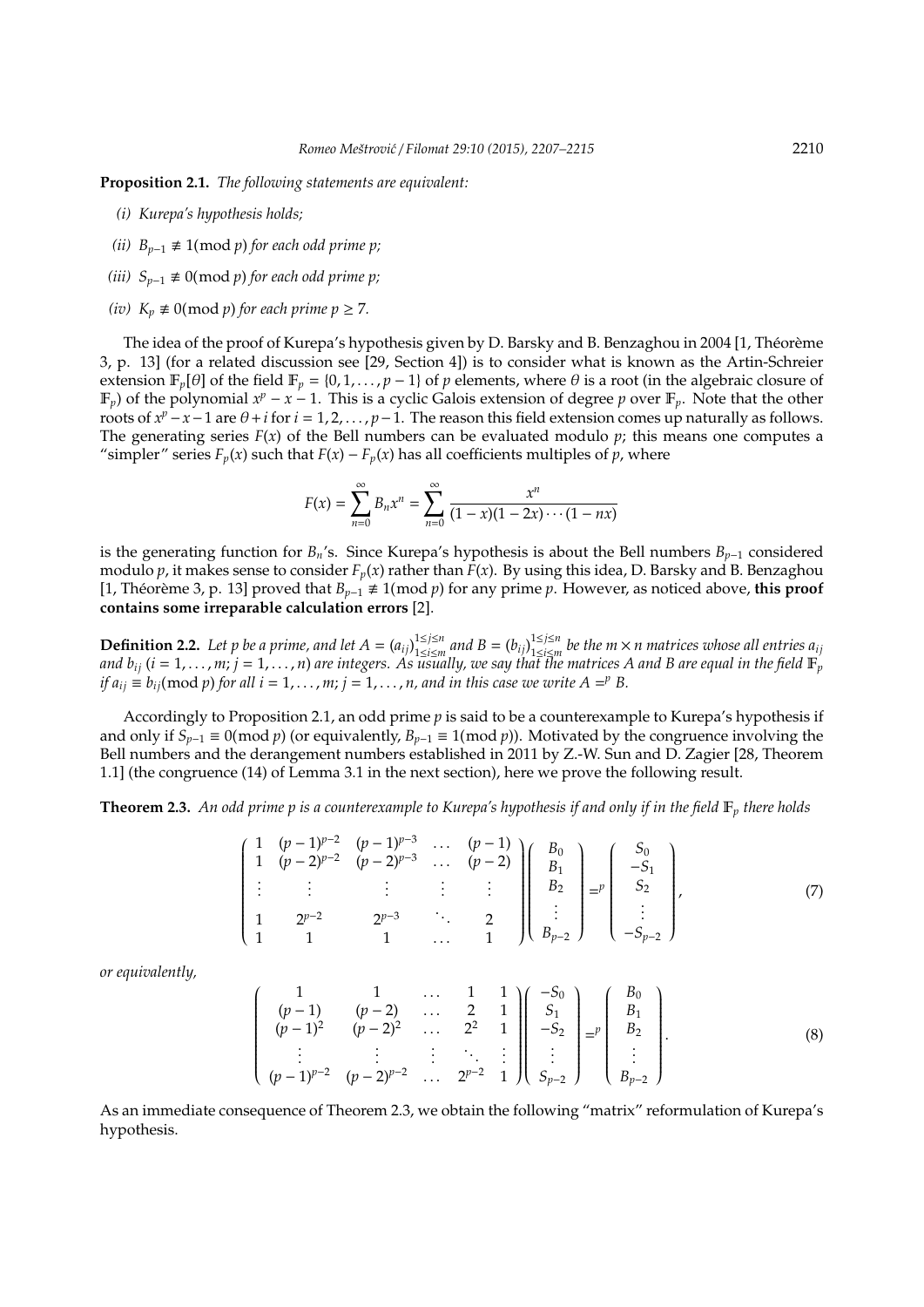**Theorem 2.4.** *The following statements are equivalent:*

- *(i) Kurepa's hypothesis holds;*
- *(ii) for each odd prime p there holds*

$$
\left(\begin{array}{cccccc} 1 & (p-1)^{p-2} & (p-1)^{p-3} & \cdots & (p-1) \\ 1 & (p-2)^{p-2} & (p-2)^{p-3} & \cdots & (p-2) \\ \vdots & \vdots & \vdots & \vdots & \vdots \\ 1 & 2^{p-2} & 2^{p-3} & \cdots & 2 \\ 1 & 1 & 1 & \cdots & 1 \end{array}\right)\left(\begin{array}{c} B_0 \\ B_1 \\ B_2 \\ \vdots \\ B_{p-2} \end{array}\right) \neq p \left(\begin{array}{c} S_0 \\ -S_1 \\ S_2 \\ \vdots \\ -S_{p-2} \end{array}\right);
$$

*(iii) for each odd prime p there holds*

$$
\left(\begin{array}{cccc}1&1&\ldots&1&1\\ (p-1)&(p-2)&\ldots&2&1\\ (p-1)^2&(p-2)^2&\ldots&2^2&1\\ \vdots&\vdots&\vdots&\ddots&\vdots\\ (p-1)^{p-2}&(p-2)^{p-2}&\ldots&2^{p-2}&1\end{array}\right)\left(\begin{array}{c} -S_0\\ S_1\\ -S_2\\ \vdots\\ S_{p-2}\end{array}\right)\neq^p\left(\begin{array}{c} B_0\\ B_1\\ B_2\\ \vdots\\ B_{p-2}\end{array}\right).
$$

Theorems 2.3 and 2.4 and the fact that the square  $(p - 1) \times (p - 1)$  matrices on the left hand side of the equalities (7) and (8) are the Vandermonde-like matrices justify the following definition.

**Definition 2.5.** *Let p be any odd prime. Then the matrices V<sup>p</sup> and C<sup>p</sup> defined as*

$$
V_p = \begin{pmatrix} 1 & (p-1)^{p-2} & (p-1)^{p-3} & \cdots & (p-1) \\ 1 & (p-2)^{p-2} & (p-2)^{p-3} & \cdots & (p-2) \\ \vdots & \vdots & \vdots & \vdots & \vdots \\ 1 & 2^{p-2} & 2^{p-3} & \cdots & 2 \\ 1 & 1 & 1 & \cdots & 1 \end{pmatrix}
$$

*and*

$$
C_p = \begin{pmatrix} 1 & 1 & \dots & 1 & 1 \\ (p-1) & (p-2) & \dots & 2 & 1 \\ (p-1)^2 & (p-2)^2 & \dots & 2^2 & 1 \\ \vdots & \vdots & \vdots & \ddots & \vdots \\ (p-1)^{p-2} & (p-2)^{p-2} & \dots & 2^{p-2} & 1 \end{pmatrix}
$$

are called the Kurepa-Vandermonde matrices. Furthermore, the values of their determinants  $det(V_p)$  and  $det(C_p)$  in *the field*  $\mathbb{F}_p$ *, i.e.,*  $\det(V_p)(\text{mod } p)$  *and*  $\det(C_p)(\text{mod } p)$ *, are called the Kurepa-Vandermonde determinants.* 

Recall that the class number of an algebraic number field is by definition the order of the ideal class group of its ring of integers. We also prove the following result concerning the values of the Kurepa-Vandermonde determinants det( $V_p$ ) and det( $C_p$ ).

**Theorem 2.6.** *Let p be any odd prime. Then the Kurepa-Vandermonde matrices V<sup>p</sup> and C<sup>p</sup> satisfy the following inverse relation in the field*  $\mathbb{F}_p$ *:* 

$$
V_p \cdot C_p =^p -I_{p-1},\tag{9}
$$

*where*  $I_{p-1}$  *is the identity matrix of order p* − 1*. In other words,*  $C_p =^p - (V_p)^{-1}$  *in the field*  $\mathbb{F}_p$ *. Furthermore,*

$$
\det(V_p) = (-1)^{(p-3)(p-2)/2} \det(C_p) = -\prod_{i=1}^{p-2} (i!), \tag{10}
$$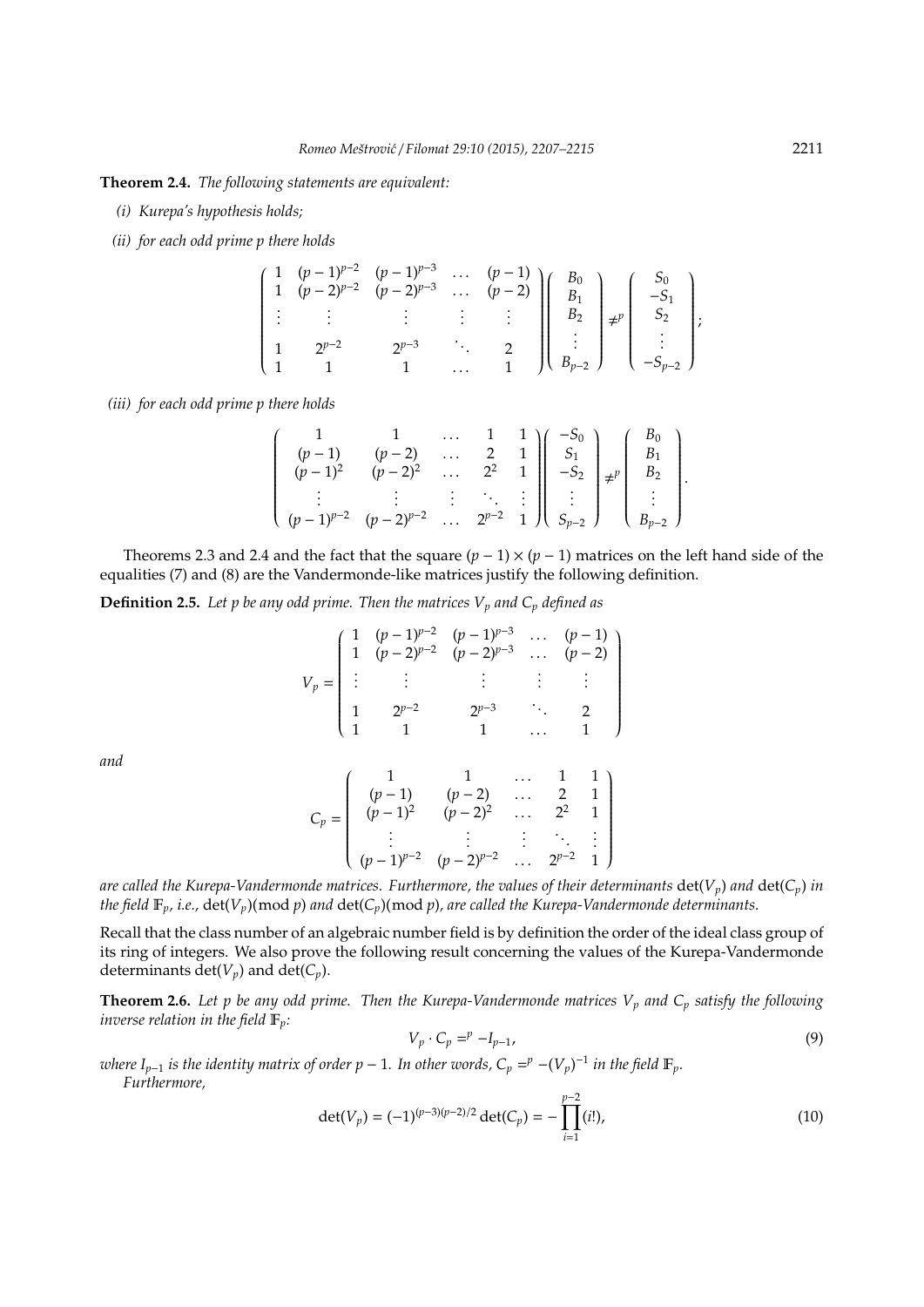*Romeo Meˇstrovi´c* / *Filomat 29:10 (2015), 2207–2215* 2212

$$
\det(V_p) \equiv (-1)^{(p-3)(p-2)/2} \det(C_p) \equiv (-1)^{(p^2-1)/8} \left(\frac{p-1}{2}\right)! \pmod{p}
$$
 (11)

*and*

$$
(\det(V_p))^2 \equiv (\det(C_p))^2 \equiv (-1)^{(p+1)/2} \pmod{p}.
$$
 (12)

*In particular, if*  $p \equiv 3 \pmod{4}$ *, then* 

$$
\det(V_p) \equiv (-1)^{(p-3)(p-2)/2} \det(C_p) \equiv (-1)^{(p^2-1)/8 + (h(-p)+1)/2} \pmod{p},\tag{13}
$$

*where h*(−*p*) *is the class number of the imaginary quadratic field* Q( √ −*p*)*.*

## **3. Proof of Theorems 2.3 and 2.6**

Proof of Theorem 2.3 is based on the following result involving the Bell numbers  $B_n$  and the derangement numbers *S<sup>n</sup>* established in 2011 by Z.-W. Sun and D. Zagier [28].

**Lemma 3.1.** (*[28, Theorem 1.1]*)*. Let m be a positive integer and let p be a prime not dividing m. Then*

$$
\sum_{k=1}^{p-1} \frac{B_k}{(-m)^k} \equiv (-1)^{m-1} S_{m-1} \pmod{p}.
$$
 (14)

The following result is also known.

**Lemma 3.2.** (see, e.g., [28, Corollary 1.3])*. If p is a prime then*

$$
B_{p-1} - 1 \equiv S_{p-1} \pmod{p}.
$$
 (15)

*Proof.* [Proof of Theorem 2.3] First observe that by Fermat little theorem,

$$
\sum_{k=1}^{p-1} (p-i)^{p-k} (p-j)^{k-1} \equiv \sum_{k=1}^{p-1} \left(\frac{p-j}{p-i}\right)^{k-1} \pmod{p}
$$
  

$$
\equiv \begin{cases} p-1 \pmod{p} & \text{if } i = j; \\ \frac{\left(\frac{p-j}{p-i}\right)^{p-1}-1}{\frac{p-j}{p-i}-1} \pmod{p} & \text{if } 1 \le i \ne j \le p-1 \\ 0 \pmod{p} & \text{if } i = j; \\ 0 \pmod{p} & \text{if } 1 \le i \ne j \le p-1. \end{cases}
$$

The above congruence shows that for the square  $(p-1) \times (p-1)$  matrices  $V_p = ((p-i)^{p-j})_{1 \leq i \leq p-1}^{1 \leq j \leq p-1}$  $\sum_{1 \le i \le p-1}^{p-1}$  and  $C_p =$  $((p - j)^{i-1})_{1 \le i \le n-1}^{1 \le j \le p-1}$ <sup>1≤*j*≤*p*<sup>−1</sup></sup> from the left hand sides of the equalities (7) and (8), respectively, we have  $V_p \cdot C_p = p - I_{p-1}$ in the field  $\mathbb{F}_p$ , where  $I_{p-1}$  is the identity matrix of order  $p-1$ . This shows that  $C_p = p - V_p^{-1}$  in the field  $\mathbb{F}_p$ , and therefore, the equalities (7) and (8) are equivalent.

Now suppose that an odd prime *p* is a counterexample to Kurepa's hypothesis. As the equalities (7) and (8) are equivalent, it suffices to prove the equality (7). The equivalence (*i*)  $\Leftrightarrow$  (*ii*) of Proposition 2.1 yields

$$
B_{p-1} \equiv 1 \pmod{p}.\tag{16}
$$

Using the congruence (14) of Lemma 3.1 and applying Fermat little theorem, we find that for each  $m =$  $1, 2, \ldots, p-1,$ 

$$
\sum_{k=0}^{p-2} \frac{B_k}{(-m)^k} \equiv (-1)^{m-1} S_{m-1} + B_0 - \frac{B_{p-1}}{(-m)^{p-1}} \pmod{p}
$$
  

$$
\equiv (-1)^{m-1} S_{m-1} + B_0 - B_{p-1} \pmod{p}.
$$
 (17)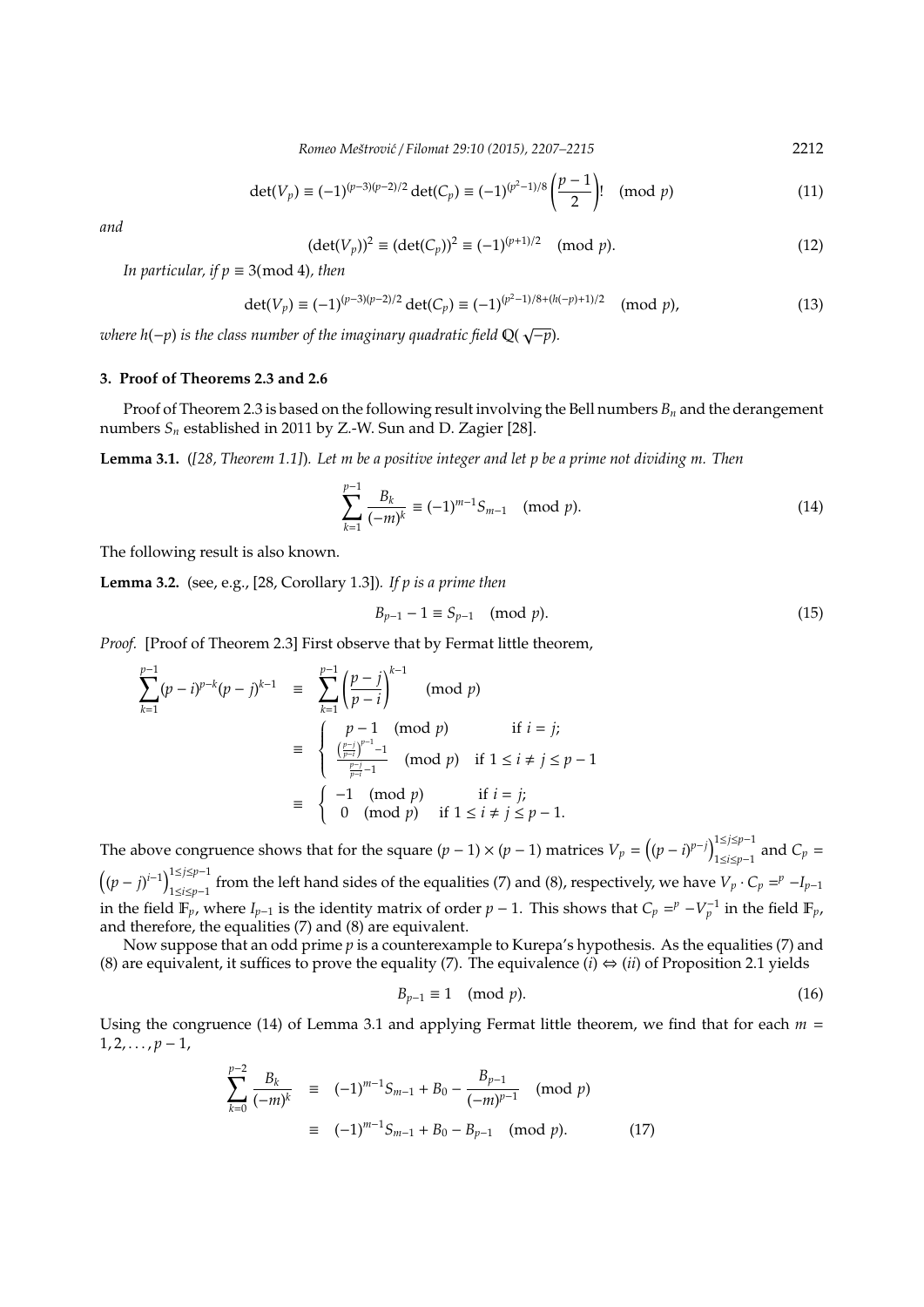Since by Fermat little theorem,  $1/(-m)^k \equiv 1/(p-m)^k \equiv (p-m)^{p-1-k} (\text{mod } p)$  for all pairs  $(m, k)$  with  $1 \le m \le k$ *p* − 1 and  $0 \le k \le p - 2$ , then substituting  $B_0 = 1$  the congruence (17) becomes

$$
\sum_{k=0}^{p-2} (p-m)^{p-1-k} B_k \equiv (-1)^{m-1} S_{m-1} + 1 - B_{p-1} \pmod{p}, \ m = 1, 2, \dots, p-1.
$$
 (18)

Substituting the congruence (16) into (18) gives

$$
\sum_{k=0}^{p-2} (p-m)^{p-1-k} B_k \equiv (-1)^{m-1} S_{m-1} \pmod{p}, \text{ for each } m = 1, 2, \dots, p-1.
$$
 (19)

Finally, observe that the set of *p* − 1 congruences given by (19) is equivalent with the matrix equality (7) in the field F*p*.

Conversely, suppose that the matrix equality  $(7)$  in the field  $\mathbb{F}_p$  is satisfied for some odd prime  $p$ . Then the first element of the matrix product on the left hand side of the equality (7) is equal to

$$
\sum_{k=0}^{p-2} (p-1)^{p-1-k} B_k,
$$

whence by (7) we have

$$
\sum_{k=1}^{p-1} (p-1)^{p-1-k} B_{k-1} \equiv S_0 = 1 \pmod{p}.
$$
 (20)

Furthermore, the congruence (18) for  $m = 1$  yields

$$
\sum_{k=0}^{p-2} (p-1)^{p-1-k} B_k \equiv S_0 + 1 - B_{p-1} = 2 - B_{p-1} \pmod{p}.
$$
 (21)

Now comparing the congruences (20) and (21) gives

$$
B_{p-1} \equiv 1 \pmod{p}.\tag{22}
$$

In view of the equivalence (*i*)  $\Leftrightarrow$  (*ii*) of Proposition 2.1, the congruence (22) shows that a prime *p* is a counterexample to Kurepa's hypothesis. This completes the proof of Theorem 2.3.

*Proof.* [Proof of Theorem 2.6] The equality (9) is proved at the beginning of the proof of Theorem 2.3.

Notice that the  $(p - 1) \times (p - 1)$  Kurepa-Vandermonde matrix  $V_p$  on the left hand side of (7) is a Vandermonde-type matrix. Namely, interchanging the *j*th column and the  $(p + 1 - j)$ th column of  $V_p$  for each  $j = 2, 3, ..., (p - 1)/2$  (the first column of  $V_p$  remains fixed), the matrix  $V_p$  becomes the Vandermonde matrix  $V'_p = ((p - i)^j)_{1 \le i \le n-1}^{0 \le j \le p-2}$ 1≤*i*≤*p*−1 . Hence,

$$
\begin{array}{rcl}\n\det(V_p) & = & (-1)^{(p-3)/2} \det(V'_p) = (-1)^{(p-3)/2} \prod_{1 \le i < j \le p-1} ((p-j) - (p-i)) \\
& = & (-1)^{(p-3)/2} \prod_{1 \le i < j \le p-1} (i-j) = (-1)^{(p-3)/2} (-1)^{\binom{p-1}{2}} \prod_{1 \le i < j \le p-1} (j-i) \tag{23} \\
& = & (-1)^{(p^2-1)/2-p} \prod_{i=1}^{p-2} \prod_{j=i+1}^{p-1} (j-i) = -\prod_{i=1}^{p-2} (p-1-i)! = -\prod_{i=1}^{p-2} i! \\
& = & -\left(\frac{p-1}{2}\right)! \prod_{j=1}^{(p-3)/2} (j!(p-j-1)!).\n\end{array}
$$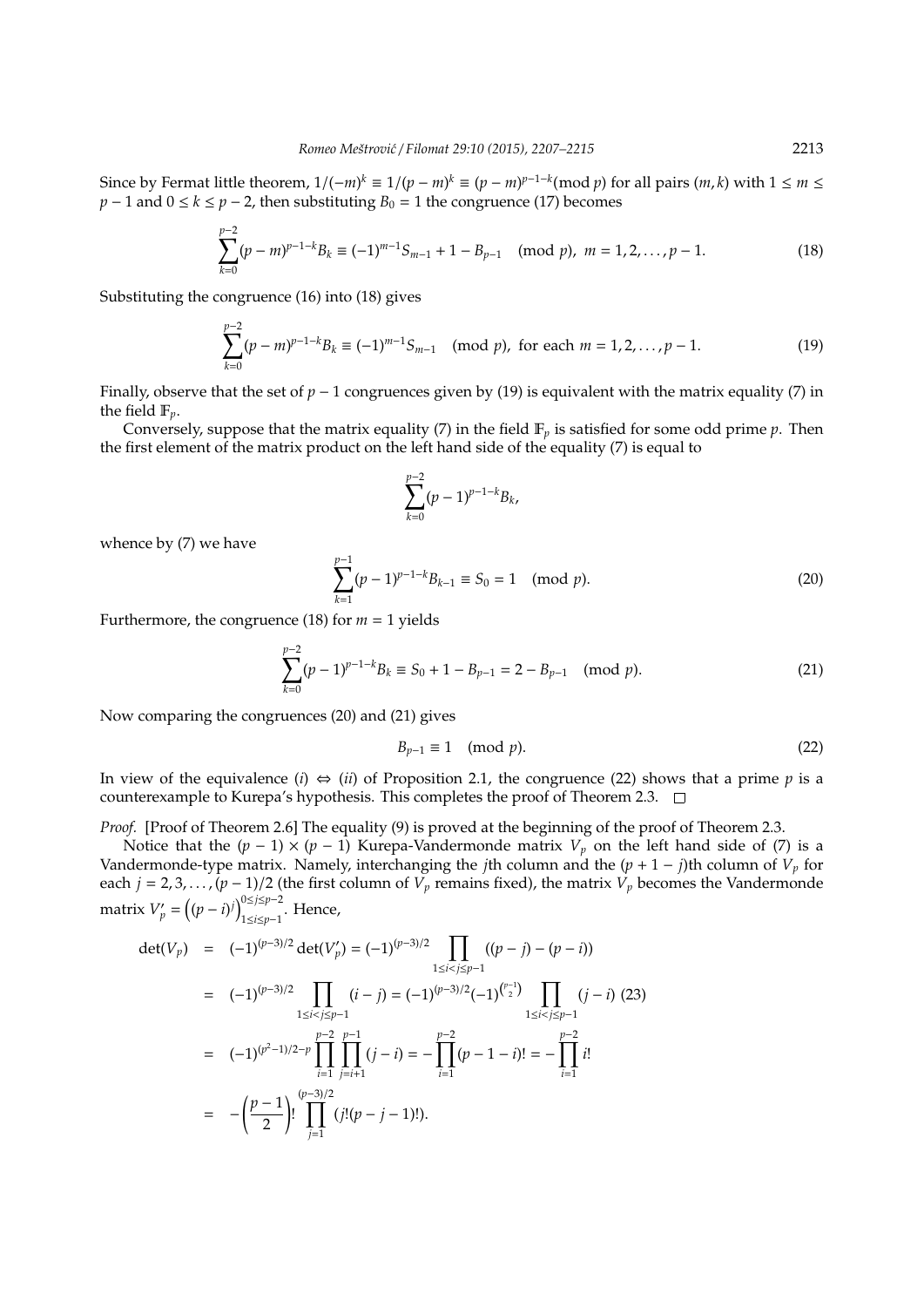Notice that the matrix  $C_p$  can be obtained from the transposition  $V_p^T$  of the matrix  $V_p$  after  $(p-3) + (p-2) +$  $\cdots$  + 1 =  $(p-3)(p-2)/2$  suitable interchanges of its rows. This together with the equality (23) (in the third row) implies that

$$
\det(V_p) = (-1)^{(p-3)(p-2)/2} \det(C_p) = - \prod_{i=1}^{p-2} (i!),
$$

which is in fact, the equality (10).

In view of (10), clearly it suffices to prove only the congruences (11)–(13) concerning the determinant  $det(V_n)$ .

Notice that using Wilson theorem, for each *j* = 1, 2, . . . ,(*p* − 3)/2 we find that

$$
j!(p-j-1)! \equiv ((-1)^{j}(p-1)(p-2)\cdots(p-j))(p-j-1)! \pmod{p}
$$
  
= (p-1)!(-1)^{j} \equiv (-1)^{j+1} \pmod{p}. (24)

Substituting (24) in (23), we obtain

$$
\begin{array}{rcl}\n\det(V_p) & \equiv & \left(\frac{p-1}{2}\right)! (-1)^{1+\sum_{j=1}^{(p-3)/2} (j+1)} \pmod{p} \\
& = & (-1)^{(p^2-1)/8} \left(\frac{p-1}{2}\right)! \pmod{p},\n\end{array} \tag{25}
$$

which implies the congruence (11).

If *p* is a prime such that  $p \equiv 3 \pmod{4}$ , then by a congruence of Mordell [20], we have

$$
\left(\frac{p-1}{2}\right)! \equiv (-1)^{(h(-p)+1)/2} \pmod{p},\tag{26}
$$

where *h*(−*p*) is the class number of the imaginary quadratic field Q( √ −*p*). Substituting (26) into (25) gives the congruence (13).

Since

$$
\left(\frac{p-1}{2}\right)! = \prod_{i=(p+1)/2}^{p-1} (p-i) \equiv (-1)^{(p-1)/2} \prod_{i=(p+1)/2}^{p-1} i \pmod{p},
$$

we have

$$
\left(\left(\frac{p-1}{2}\right)!\right)^2 = \left(\frac{p-1}{2}\right)!\cdot\left(\frac{p-1}{2}\right)!\n\equiv (-1)^{(p-1)/2}(p-1)!\equiv (-1)^{(p+1)/2} \pmod{p}.\n\tag{27}
$$

The congruences (25) and (27) immediately yield

$$
(\det(V_p))^2 \equiv \left( \left( \frac{p-1}{2} \right)! \right)^2 \equiv (-1)^{(p+1)/2} \pmod{p}.
$$

This proves (12), and the proof is completed.  $\square$ 

#### **References**

- [1] D. Barsky and B. Benzaghou, Nombres de Bell et somme de factorielles, J. Theor. Nombres Bordeaux 16 (2004) 1–17. ´
- [2] D. Barsky and B. Benzaghou, Erratum to the article "Nombres de Bell et somme de factorielles", J. Theor. Nombres Bordeaux 23 ´ (2011) 527–527.
- [3] L. Carlitz, A note on the left factorial function, Math. Balkanica 5:6 (1975) 37–42.
- [4] S.R. Finch, Mathematical Constants, Cambridge University Press, Cambridge, 2003.
- [5] Y. Gallot, yves.gallot.pagesperso-orange.fr/papers/lfact.html